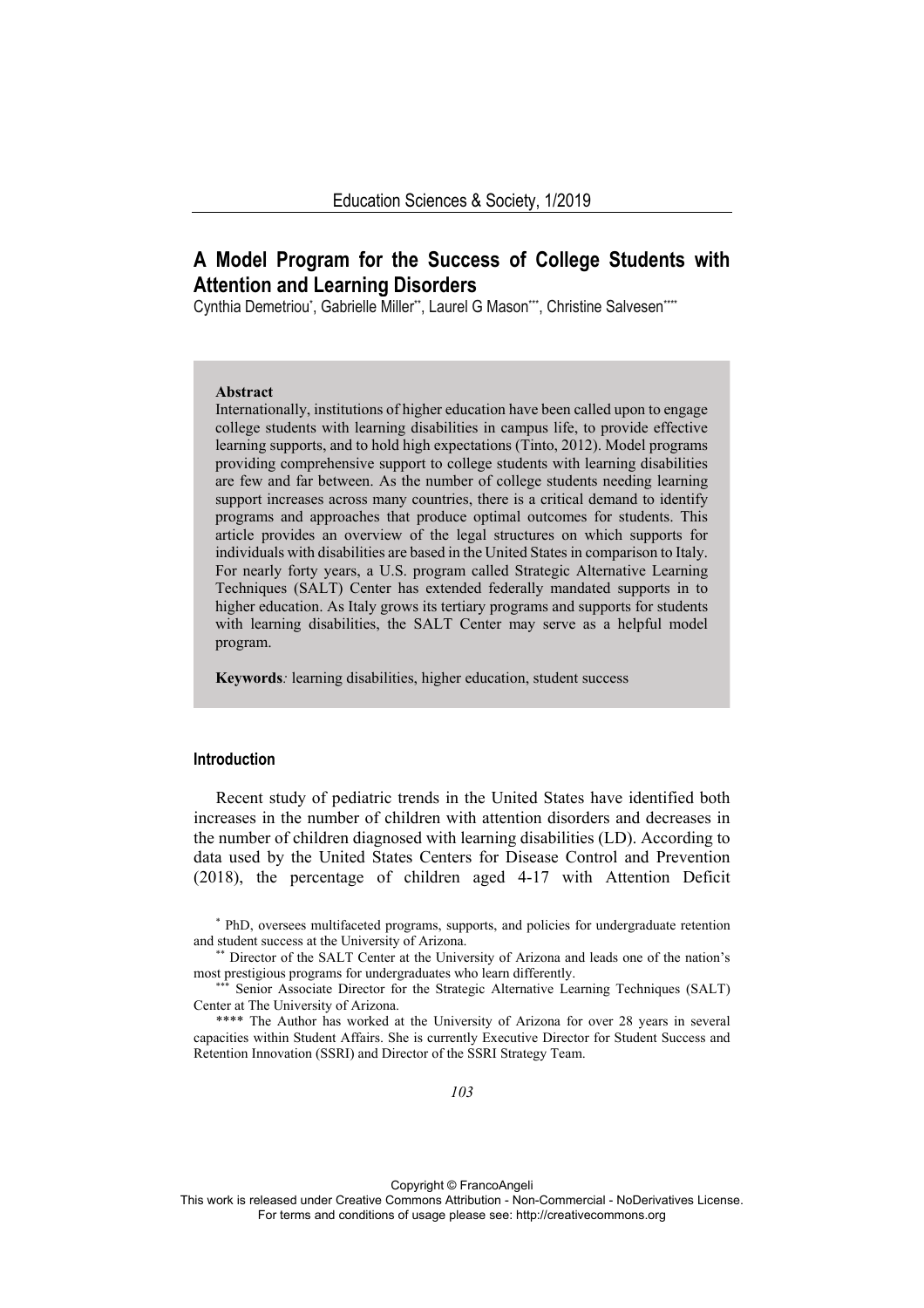Hyperactivity Disorder (ADHD) steadily increased from 7.8% in 2003, to 9.5% in 2007, to 11% in 2012; with some studies indicating that selected neurodevelopmental disorders, such as ADHD, impact as many as 1 in 6 children. (Boyle et al., 2011) and, since 2001, there has been a decrease of nearly 27% in students with an LD diagnosis (Pullen, 2017). Notwithstanding the changes in diagnostic criteria, which are believed to be associated with this reduction (e.g., Bollman, Silberglitt, & Gibbons, 2007; O'Connor, Bocian, Beach, & Sanchez, 2013), the total number of children with disabilities of any kind has remained stable at 13% of the total public school population (United States National Center for Education Statistics, 2018). Thus, the need for significant investments in health and learning services at all stages of education from kindergarten through college has long existed and continues. Moreover, federal requirements to ensure equal access for all students, regardless of disability status, extend to institutions of higher education (IHEs) and can present significant challenges (Americans with Disabilities Act, 1990; Davis, 2005; Rehabilitation Act of 1973, Section 504).

With only 34 percent of United States (U.S.) students with learning disabilities earning a bachelor's degree within eight years of high school completion (Sanford et al., 2011), higher education leaders have been called upon to engage college students with learning disabilities in campus life, to provide effective learning supports, and to hold high expectations (Tinto, 2012). It has been identified that, in particular, students with learning and attention challenges are frequently challenged by recruitment and admission processes (Palombi, 2000), out-of-class activities (Kuh et al., 1991), academic and career advising, and financial need (Belch, 2000). Despite these well documented needs, model programs which provide comprehensive support are few and far between. As the number of college students needing learning supports and services increases, there is a critical demand to identify programs and approaches that produce optimal outcomes for students.

This article provides a brief overview of the legal structures on which supports for individuals with disabilities are based in the U.S. in comparison to Italy. We also focus on the impact of these structures on U.S. undergraduates and offer an overview of University of Arizona (UA)'s Strategic Alternative Learning Techniques (SALT) Center. This model program has demonstrated that it can significantly increase the likelihood that undergraduates with attention and learning challenges will succeed.

## **Legal Structures**

Both the United States and Italy have strong legislation which recognizes

Copyright © FrancoAngeli This work is released under Creative Commons Attribution - Non-Commercial - NoDerivatives License. For terms and conditions of usage please see: http://creativecommons.org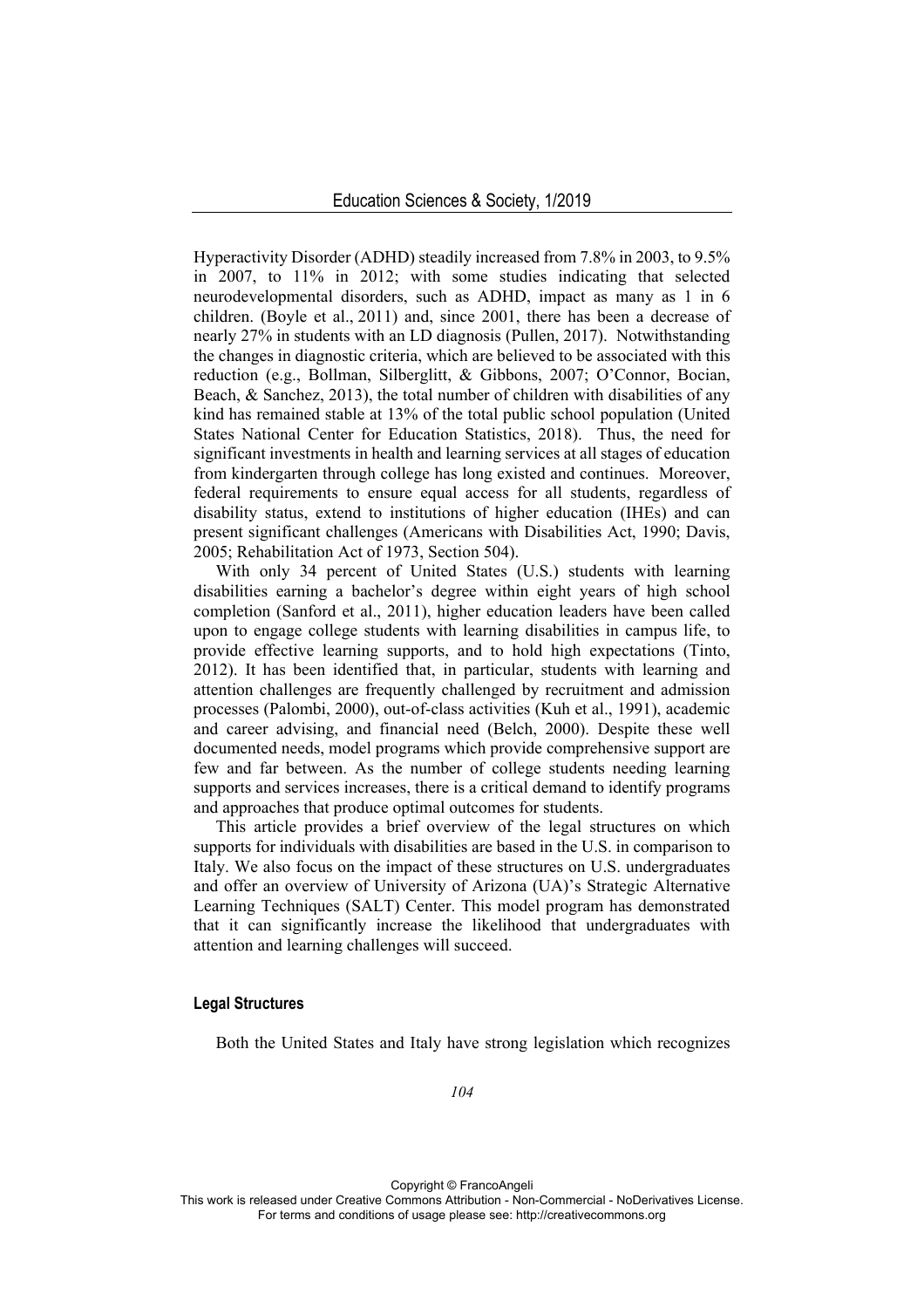and protects the civil rights of individuals with disabilities. Since the 1970s both nations have mandated a wide range of practices intended to offer instructional support, protect against discrimination, and facilitate full inclusion of individuals with disabilities across a wide range of settings (e.g., Forgacs  $\&$ Tardi, 2014; Sandri, 2014; Thomas, 2000).

The operationalization of these legislative efforts, particularly as an individual transitions from school-age to adulthood can vary significantly between and within both countries. For example, the social protection system in Italy which entitles individuals with disabilities lifetime financial support based on the impact of the disability on the individual's potential earning capacity (Ales, 2005) stands in contrast with U.S. laws which shift from an entitlement to an eligibility paradigm, often resulting in fewer supports than previously provided (Duncan & Ali, 2011).

In terms of education, U.S. federal law entitles children with disabilities to a free appropriate public education, with significant due process rights for parents/legal guardians to ensure robust individual supports necessary for academic success (Individuals With Disabilities Education Act, 2004). However, when a student transitions out of school-age services, which may happen from age 18-21 depending on the individual, there are significant changes. Federal law mandates protection of the civil rights of individuals with disabilities for those determined to be *eligible* for such protection. Moreover, entitlement under the school-age mandate does not guarantee eligibility under the adult mandates (Americans with Disabilities Act, 1990: Rehabilitation Act of 1973, Section 504; Duncan & Ali, 2011).

Another significant legal change for *all* students and families is associated with federal education privacy laws. While an individual is of school-age, access to and communication about the individual's education is controlled by the student's parents/legal guardians. Upon the transition to adulthood, educational rights transfer from the parents/legal guardians to the individual. (Family Education Rights and Privacy Act, 1974). In practical terms, this means that individuals enrolled in postsecondary educational programs (i.e., colleges/universities) must give written permission before any information can be shared.

These changes are significant and often present challenges for families who are surprised to learn that tremendous involvement and legal control of their child's educational services to which they were previously entitled no longer exists. (Duncan & Ali, 2011; Thomas, 2000).

In sum, U.S. federal law requires colleges and universities to provide students with disabilities who meet eligibility requirements the accommodations needed ensure equal access. They must meet the standard of equal access, they do have to meet the (school-age) standard of 'appropriate'

Copyright © FrancoAngeli

This work is released under Creative Commons Attribution - Non-Commercial - NoDerivatives License. For terms and conditions of usage please see: http://creativecommons.org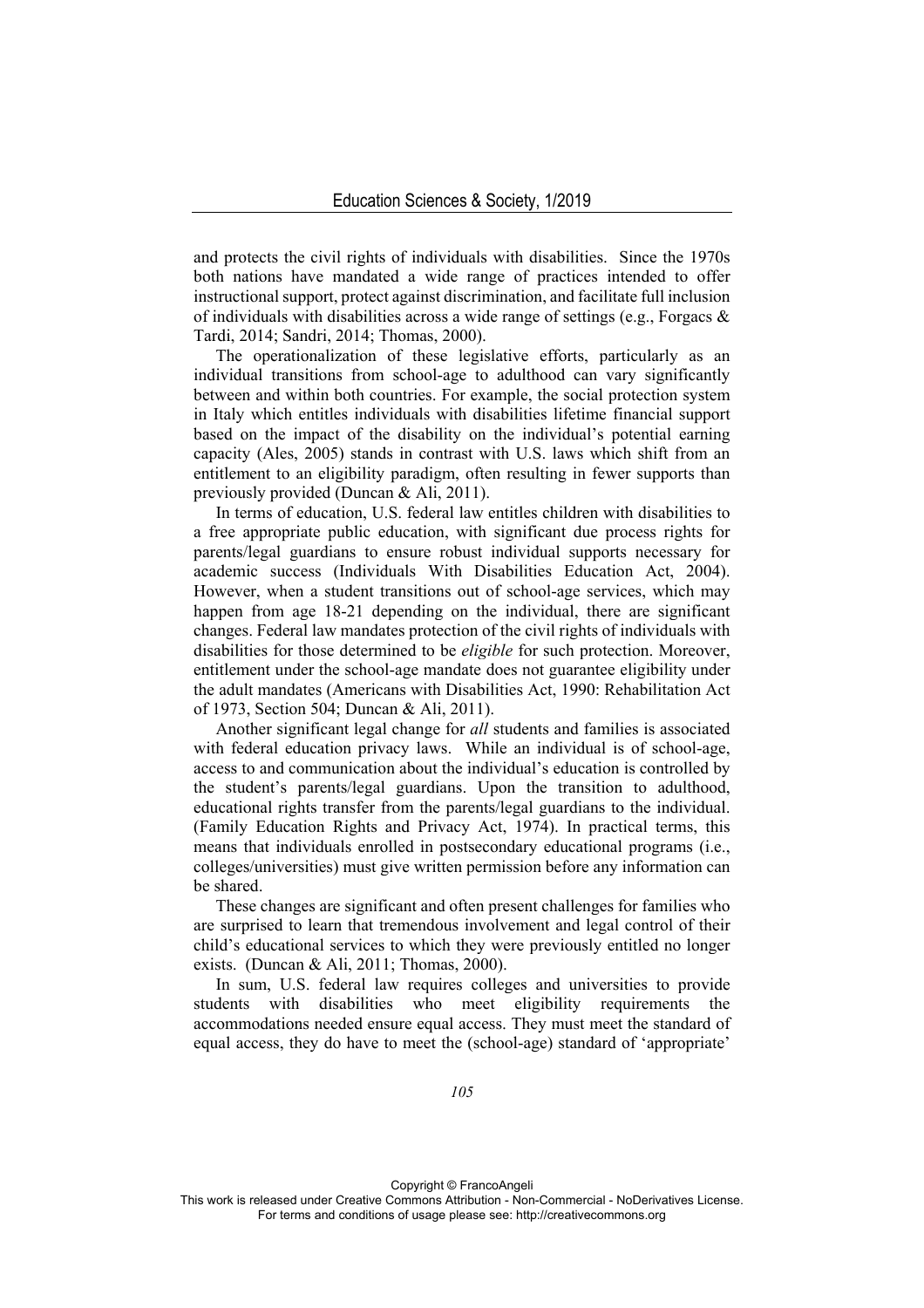for academic success (Duncan & Ali, 2011). Yet, students often continue to need additional academic and personal supports for post-secondary academic success. Securing these supports is now the responsibility of the student and availability of such supports can vary widely from institution to institution.

The successful navigation of the transition from school age to adult expectations can be the catalyst for the development of autonomy and independence in undergraduates (Schiffrin et al., 2014). Understanding and navigating these changes can feel daunting and add to an otherwise challenging time in students' lives. It is critical, therefore, that students and families both understand the changes to their rights and responsibilities as well as the changes to the rights and responsibilities of the institution of higher education.

The UA's SALT Center is a supplemental program that extends federally mandated supports provided by the UA. Students enrolled in the SALT Center, most of whom are also eligible to receive federally mandated supports, receive a wide range of individualized supports that significantly increase the odds of their academic and lifelong success. We offer an overview of this model.

#### **Program History**

For nearly 40 years, the University of Arizona has recognized and supported students who learn differently. The SALT Center was founded in 1980 when Dr. Eleanor Harner, then an employee of the Student Counseling Center, noticed an increase in the number of students with diagnosed learning disabilities seeking support. With her background as a diagnostician in the field of learning disabilities, she began working individually with three students, teaching them learning strategies and executive functioning skills and matching them with peer tutors. Awareness of the program grew and Dr. Harner added staff to serve an ever-increasing number of students with learning disabilities, ADHD, and other learning challenges who needed academic support services. In 1991, Dr. Harner initiated a capital campaign to fund the construction of a building to house the program. Her successor, Dr. Diane Quinn continued these efforts, and SALT Center building (now known as the Patricia A. Bartlett building) opened in 2001.

The program has expanded significantly since its inception, growing from 3 to almost 700 participants. Additional services have been added over the years the address the increased use of technology in education and emotional disorders that commonly co-occur with learning and attention challenges. However, the original core components of learning and executive functioning strategies and subject area tutoring remain pillars of the program.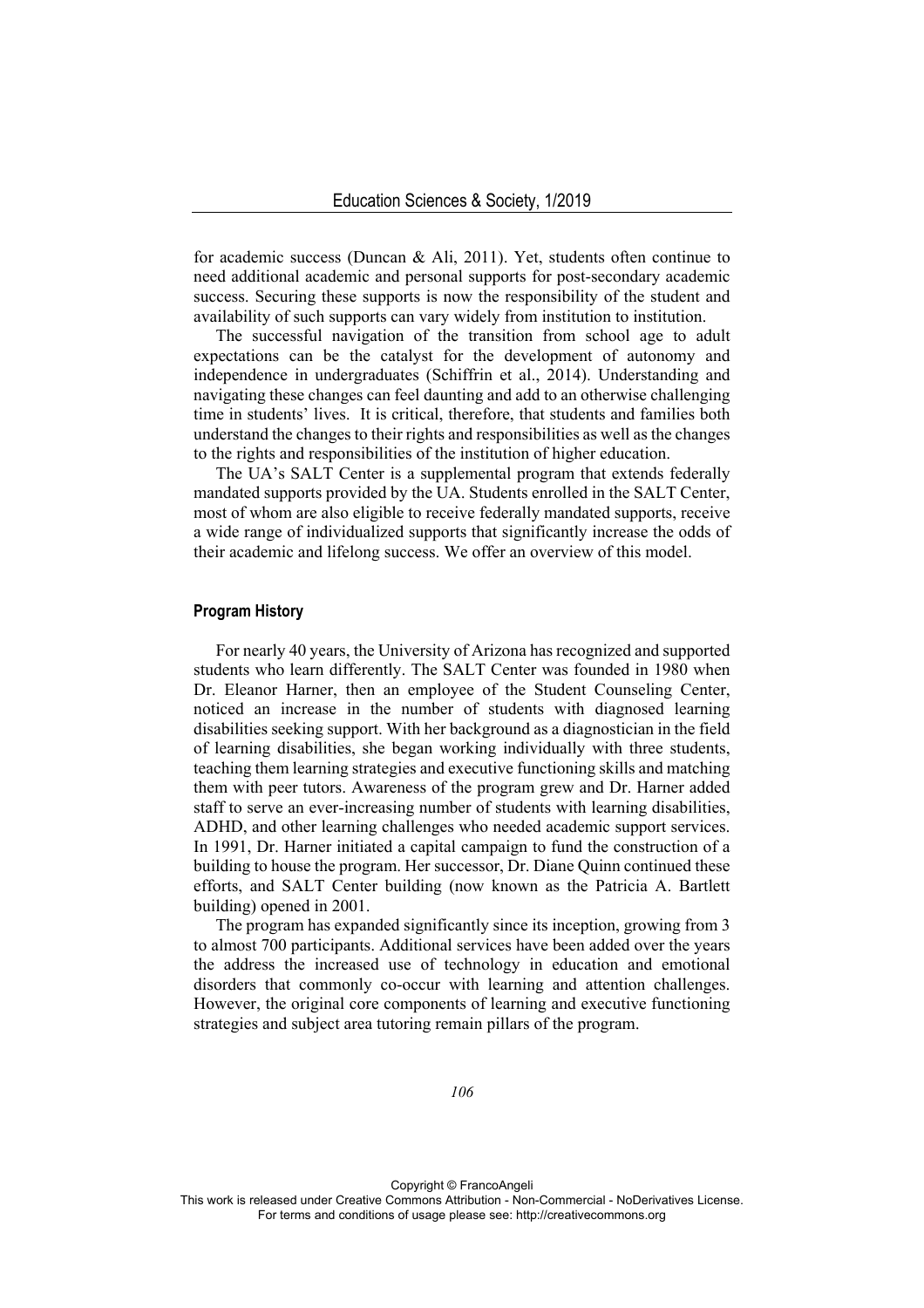#### **Program Components**

The SALT Center offers multiple services including weekly meetings with a Strategic Learning Specialist (SLS), tutoring, support with educational technology, psychological services, and academic skills workshops. High expectations and clear guidelines are provided for all students utilizing services.

## *Strategic Learning Specialist*

Each student is assigned a SLS who can help students access SALT Center and campus resources. Students have an Individualized Learning Plan (ILP) that is developed in partnership with the SLS. ILPs are developed to best suit students' unique strengths and learning challenges. Plans may include educational goals, personal aspirations, learning strategies, tutoring, skills workshops, and assistive technology.

The SLS's goal is to provide strategies for students to improve their academic performance and to monitor academic success. Strategies focus on goal setting, time management, organization, and learning strategies. Furthermore, they provide guidance with transition to the collegiate environment, in addition to improving skills in communication, self-advocacy, and learning.

Students and SLS develop strong, collaborative relationships through positive, confidential communication. SLS create a supportive environment and encourage students to share their accomplishments, pursue their dreams, and to seek assistance in overcoming barriers to success.

## *Tutoring*

Tutoring is offered for a variety of courses. In tutoring sessions, tutors model learning strategies specific to the subject matter in a one-on-one setting in which the tutor can provide individualized support. Students may drop-in or schedule an appointment, using an online appointment scheduler, for support with writing across the curriculum as well as math and science tutoring. Additionally, students can attend a group review session for specific courses. Tutors support students as they develop strategies specific to their needs and strengths. They introduce students to a wide variety of methods, demonstrating how to use visual, auditory, and kinesthetic modalities to begin, develop, and refine their work. The goal is to create an optimal learning environment that facilitates independent and lifelong learning.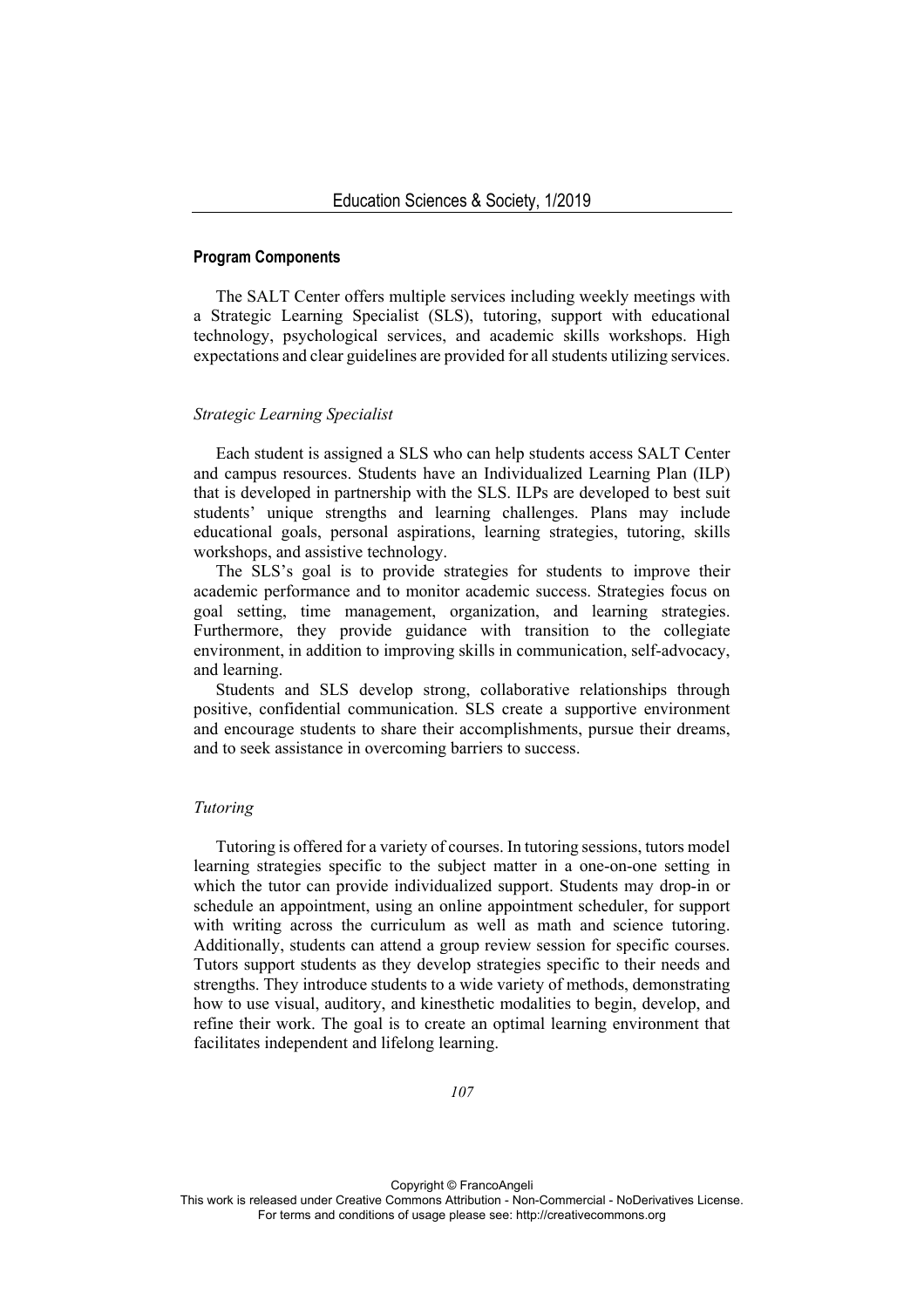The SALT Center has earned the International Tutor Training Program Certification (ITTPC) through the College Reading and Learning Association (CRLA). Tutors are required to complete the Level I training program and are encouraged to complete Levels II and III. Through the ITTPC certification process, tutors are recognized for attaining an internationally accepted standard of skills and education for tutors. SALT Center tutors range from undergraduates to retirees. Each tutor represents a diverse and international community of individuals dedicated to student success. The majority of the SALT Center's tutors are current UA students with a minimum cumulative G.P.A. of 3.0 or have earned a bachelor's degree or higher credential.

# *Educational Technology*

A group of peer tech coaches and an Educational Technology Coordinator comprise the educational technology team. These individuals guide students in the use of software tools that provide accessibility to course material and support individual learning styles. The team also assists students with using innovative technology embedded throughout the Center as well as campuswide student learning systems, email, and electronic tools requisite for participation in particular courses. Students may schedule an appointment or drop in to see a student Tech Coach or the Coordinator.

Specialized technology includes dictation software for writing assignments, auditory supports so that students can listen and read along with course readings, and apps providing support for brainstorming and organizing thoughts. Recent emphasis has been placed on audio note taking applications that record audio in sync with typed or handwritten notes.

## *Psychological Services*

The SALT Center's Psychological Services can help students address issues related to anxiety, depression, coping with stress, and managing life in college. Through convenient and specialized one-on-one counseling sessions offered in the Center, Psychological Services can also assist students with grief and loss, substance abuse, and sleep disorders. Students whose emotional needs surpass the expertise and availability of their Strategic Learning Specialist can be referred for a clinical assessment, treatment plan, additional supportive strategies, and, if deemed necessary, referral for outside resources.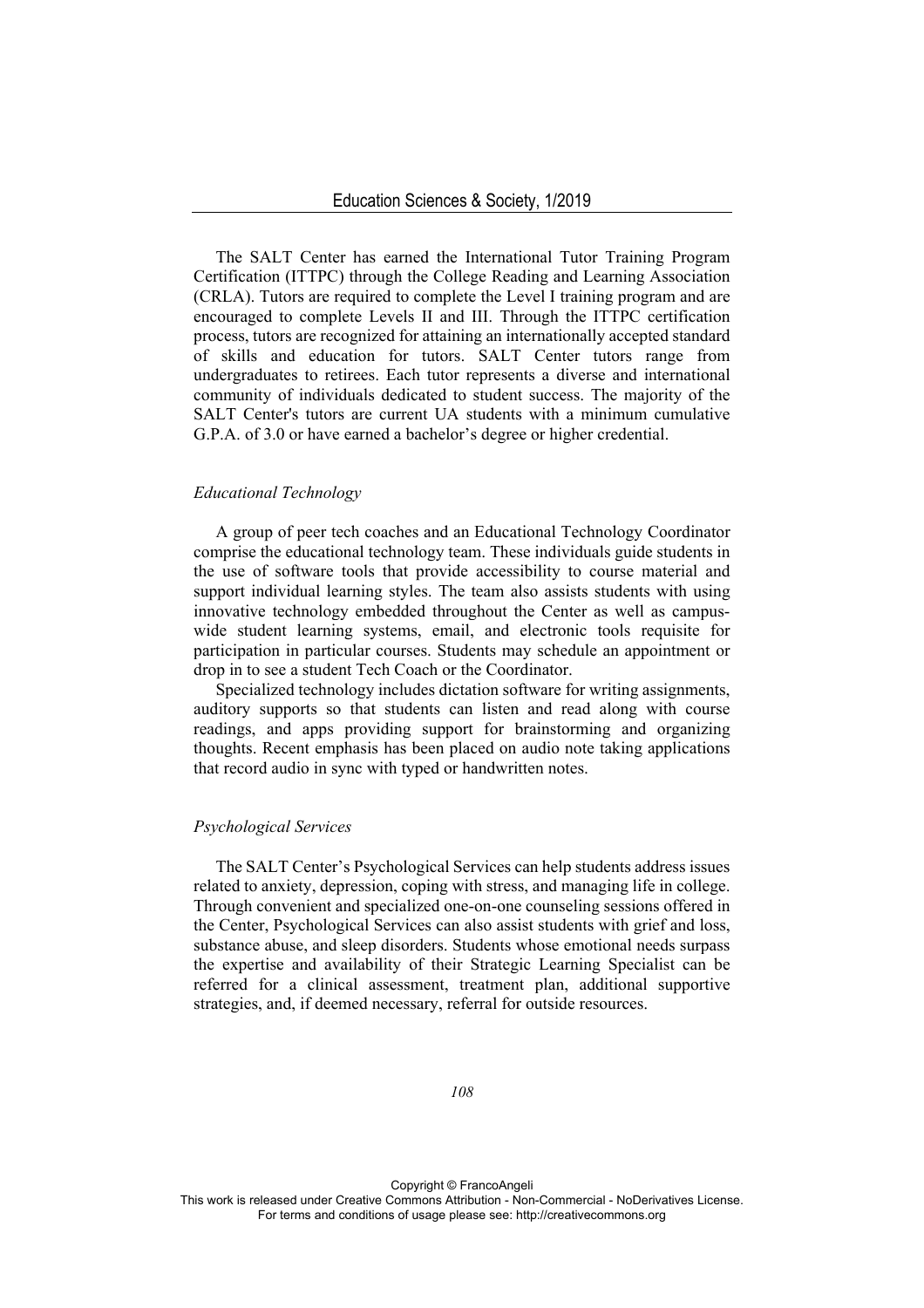# *Workshops*

SALT Center workshops, facilitated by staff, offer students the opportunity to learn new skills and academic strategies, provide a better understanding of learning challenges, and explore ways to adapt learning strategies according to students' individual learning styles. Students can talk with their SLS to learn more about enrolling in workshops that may be suitable for their particular needs. Workshops at the SALT Center address multiple student needs. In the "Developing Effective Study Skills" workshop students discuss learning styles, concepts of executive functioning, time management, and organization to give students hands-on, ready-to-use strategies for studying and completing assignments. The "Exam Prep" and "Test Taking" workshops provide strategies to improve memory as well as effectively study for exams and coursebased assessments. Additional workshop topics include note taking, writing kills, reading strategies, and avoiding procrastination. Additionally, the Center includes a workshop on text book navigation in which students learn how to navigate and organize the information presented in their course textbooks.

#### *High, Clear Expectations*

As mentioned in the introduction, it is critical to have high expectations for college students with learning disabilities (Tinto, 2012). The SALT Center communicates clear, high expectations to students and families from recruitment throughout program participation. Students are expected to actively engage in the learning process and are expected to demonstrate behaviors indicating their commitment to and sense of responsibility for their education.

For tutoring, students are expected to manage their tutoring schedule through the online scheduling tool, attend every scheduled appointment and to be on-time, prepare specific questions in advance of the tutoring session, bring requisite materials to the session (writing, books, notes, etc.), and come to the session with a ready-to-learn mindset. The role of the tutor is clearly defined to students who participate in the Center's activities. Furthermore, it is articulated what tutors do and do not do (see Table 1).

Expectations for the collaborative relationship between the student and their assigned SLS are clearly established. Students must maintain regular (weekly) contact with their SLS. They are expected to make school a priority through attendance, engagement, and investment of study time. Students are expected to utilize available support services and recommended strategies for success, seek assistance when needed and collaborate in academic planning, communicate effectively and honestly, demonstrate academic integrity, and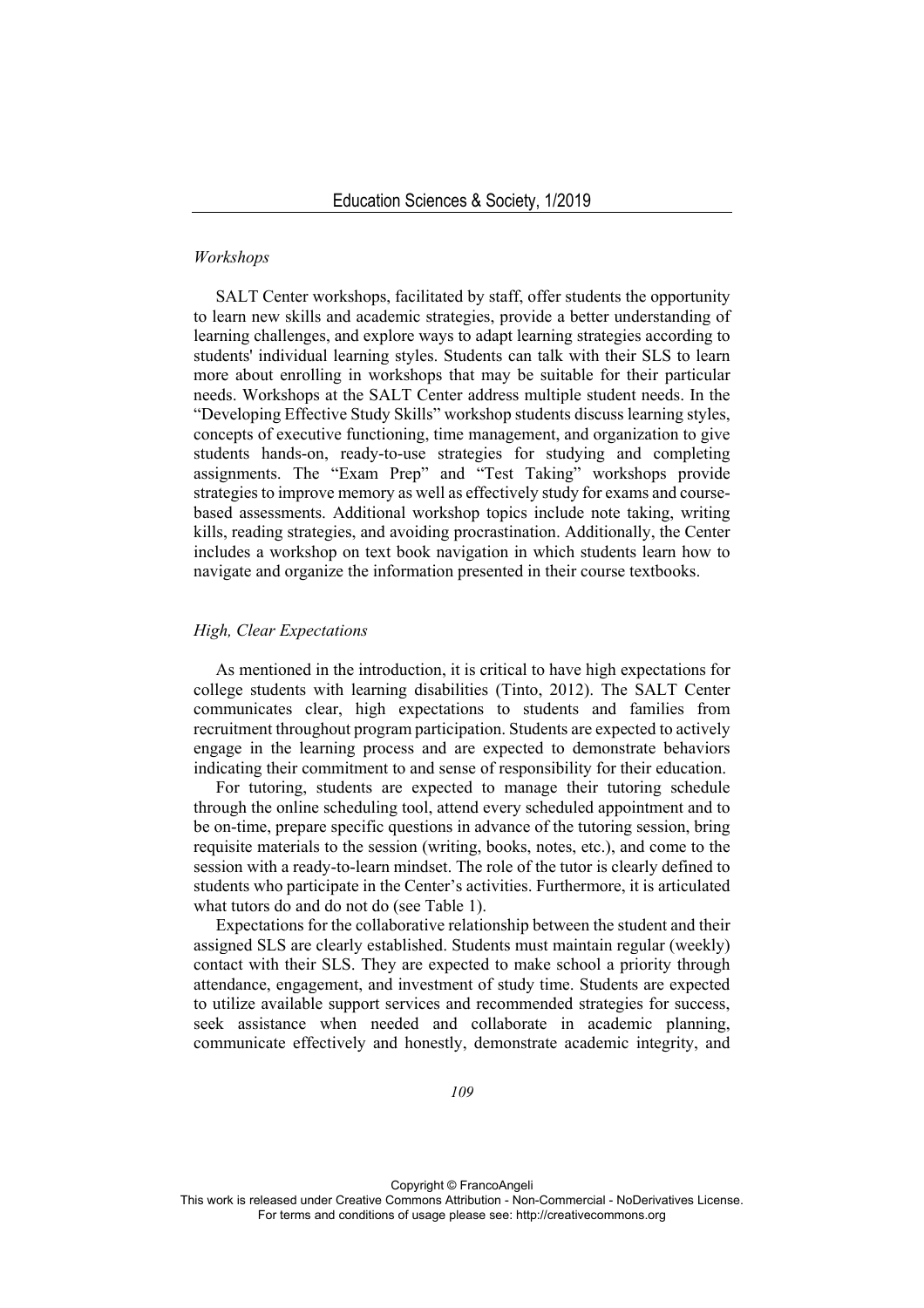follow the UA Student Code of Conduct. Students are engaged in conversations about following through on commitments as well as exercising responsibility and being accountable. Students are also expected to participate in Center programs and leadership opportunities. The roles of expectations regarding the SLS partnership are described in detail (see Table 2).

*Tab. 1 - Setting Expectations: Tutors*

| What tutors do:                                                        | What tutors do not do:                                            |  |  |  |
|------------------------------------------------------------------------|-------------------------------------------------------------------|--|--|--|
| Help you learn the material on your own                                | Tutors cannot give you the answers to the<br>assignment           |  |  |  |
| Teach learning strategies to help you<br>become an independent learner | Tutors cannot reteach the material when you miss<br>class         |  |  |  |
| Help you develop your own language in a<br>writing assignment          | Tutors cannot tell you what to write in your paper                |  |  |  |
| Help you with practice problems                                        | Tutors cannot assist with take-home or online tests<br>or quizzes |  |  |  |

*Tab. 2 - Setting Expectations: Strategic Learning Specialists (SLS)* 

| What SLSs do:                                                                                                                                                       | What SLSs do not do:                                                                                                                       |
|---------------------------------------------------------------------------------------------------------------------------------------------------------------------|--------------------------------------------------------------------------------------------------------------------------------------------|
| Serve as your primary point of contact at the<br><b>SALT Center</b><br>Protect confidentiality with respect to FERPA                                                | Release specific information to parents without<br>a signed Consent Form from the student<br>Report regular updates to faculty, family, or |
| (Family Educational Rights and Privacy Act of<br>1974)                                                                                                              | other outside entities regarding the student's<br>performance or use of services                                                           |
| Facilitate weekly meetings and provide<br>additional assistance through emails and<br>phone calls                                                                   | Disclose students' diagnoses to UA faculty or<br>staff outside of the SALT Center                                                          |
| Provide strategies for organization, time<br>management, reading, note-taking, focusing,<br>studying, etc.                                                          | Suggest courses that are "easy" or taught by<br>"nice" professors                                                                          |
| Offer assistance in self-monitoring academic<br>progress, grades, educational planning, & goal<br>setting                                                           | Speak with faculty to negotiate grades,<br>attendance, extra credit, or academic integrity<br>issues                                       |
| Provide direction with understanding key<br>regarding how learning/attention<br>issues<br>challenges impact learning, processing, and<br>educational & career goals | Arrange students' accommodations                                                                                                           |

Copyright © FrancoAngeli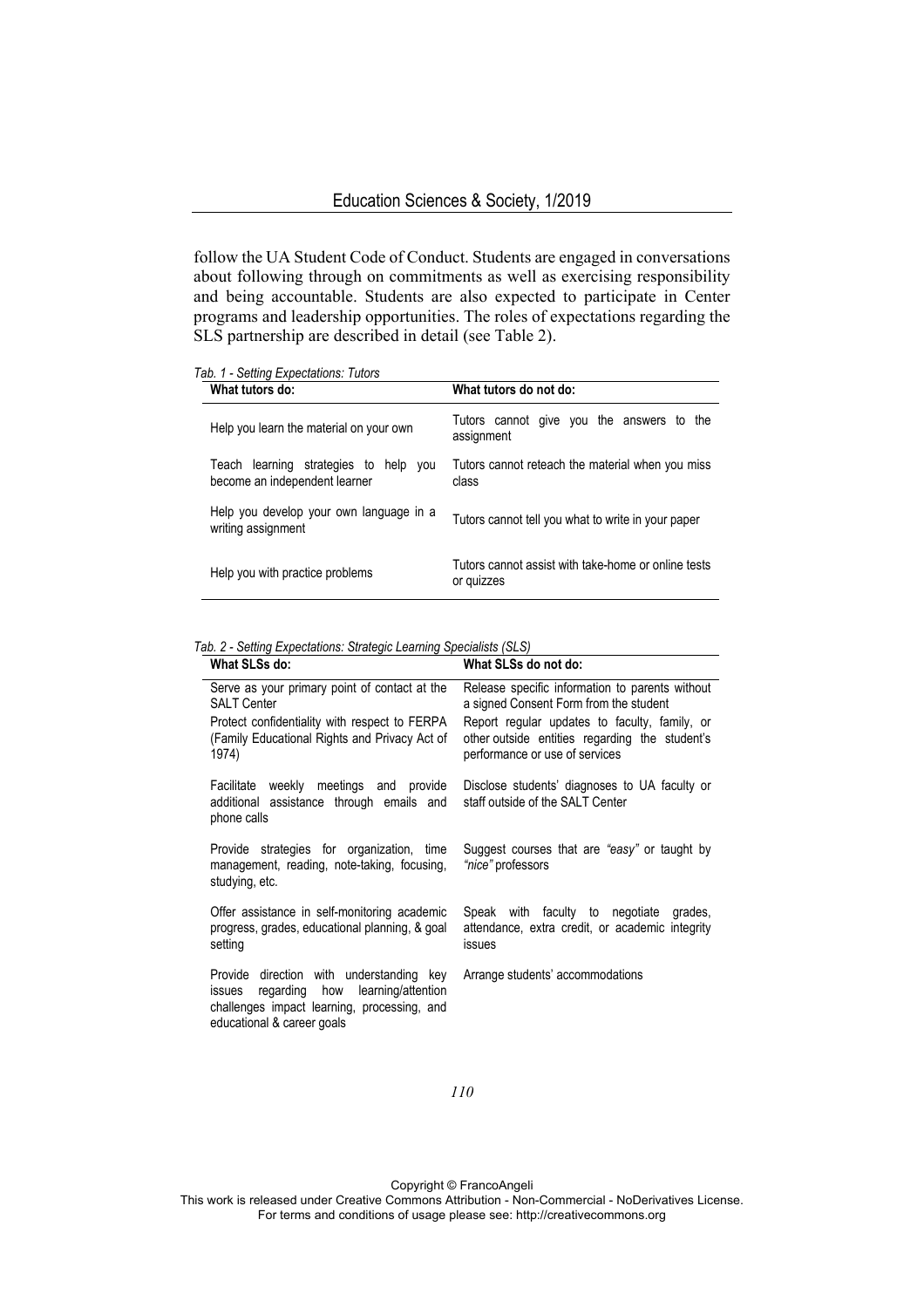| Offer guidance in the process of making<br>informed decisions and problem resolution in<br>tandem with reinforcement of appropriate<br>communication and self-advocacy skills                      | Offer personal assistant services           |
|----------------------------------------------------------------------------------------------------------------------------------------------------------------------------------------------------|---------------------------------------------|
| Make<br>referrals to the SALT Center<br>Psychological Services or CAPS (Counseling<br>and Psych Services) at Campus Health & other<br>resources, such as Academic<br>campus<br>Advising, as needed | Provide specific academic advising services |

#### **A Metacognitive Approach**

As students enter higher education, they take on more responsibility for their own learning and are required to complete academic work independently. To assist students in meeting these expectations, all SALT Center services focus on strengthening students' metacognition – their knowledge of their own cognitive activities and the regulation of those activities in the learning process (Brown, 1978; Flavell, 1979). Strategic Learning Specialists and peer tutors help students develop metacognitive knowledge and skills (Veenman, Van Hout-Wolters, & Afflerbach, 2006). Metacognitive knowledge is defined as declarative knowledge about the interactions between person, task, and strategy characteristics, which includes assessing the demands of a learning task and identifying a problem-solving approach. Metacognitive skills represent procedural knowledge for regulating one's problem-solving and learning activities, such as monitoring comprehension and evaluating progress on task (Veenman, Van Hout-Wolters, & Afflerbach, 2006).

Students can be taught metacognitive knowledge to address an availability deficiency and coached to use metacognitive skills related to a production deficiency (Veenman, Kerseboom, & Imthorn, 2000; Ifenthaler, 2012). SALT Center Learning Specialists and peer tutors employ a large set of graphic organizers, planning tools, and academic frameworks to assist students with the organization, comprehension, and expression of their subject area content knowledge. The goal is not to force all students to use one set of strategies, but to assist students in identifying and tailoring strategies to their own individual needs.

Metacognition is the most important student-level variable related to academic performance and one of the top indicators of performance among all environmental, social, and individual variables (Wang, Haertel, & Walberg, 1990; van der Stel & Veenman, 2010). The SALT Center's focus on

Copyright © FrancoAngeli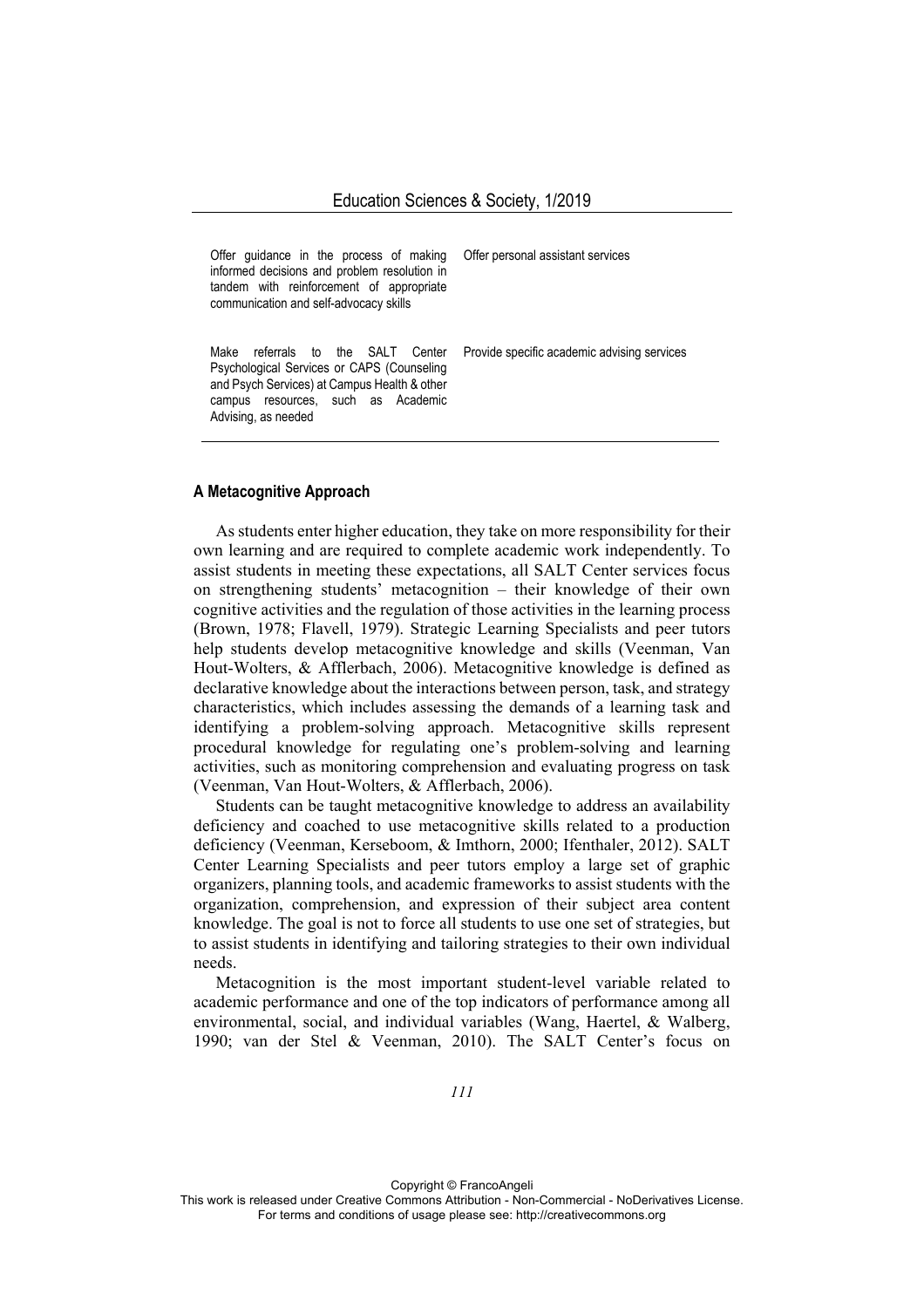strengthening metacognition empowers students to take ownership of their learning process and to engage their strengths to tackle the challenges they encounter. This approach extends well beyond academics providing skills and knowledge that positively impact all aspects of students' lives.

#### **How the Program Addresses Identified Challenges**

Research has demonstrated that students with learning and attention challenges are frequently challenged by particular aspects of the college-going process including recruitment and admission (Palombi, 2000), out-of-class activities (Kuh et al., 1991), academic and career advising, and financial need (Belch, 2000). Appreciating these needs, SALT Center offers holistic support for through the undergraduate academic career from recruitment to degree completion. Furthermore, they build strong relationship with alumni beyond undergraduate degree completion attending to the entire student lifecycle.

## *Recruitment and Admission*

To meet the need for support and guidance during the recruitments and admissions process, the SALT Center engages prospective students and families through a variety of communications and information sessions. SALT Center representatives attend recruitment and orientation events to speak directly to students and families discussing the services the Center offers and how it could meet the needs of individual students. The Center has a detailed and informative website including videos with currently enrolled students who share their experiences. The Center also hosts events in their building to welcome students and invite them to get a sense of what their learning environment would look like as a college student working with SALT. At these events, admissions representatives answer questions about cost, commitment, expectations, and wellness. These intentional activities are an important part of SALT Center's work to help ensure students and families navigate the recruitment and admissions process as well as begin their college career with a clear understanding of expectations. serves to have

#### *Out-of-class Activities*

Students with learning disabilities may struggle to connect with other students and engage in out-of-class activities, both academic and social, that

Copyright © FrancoAngeli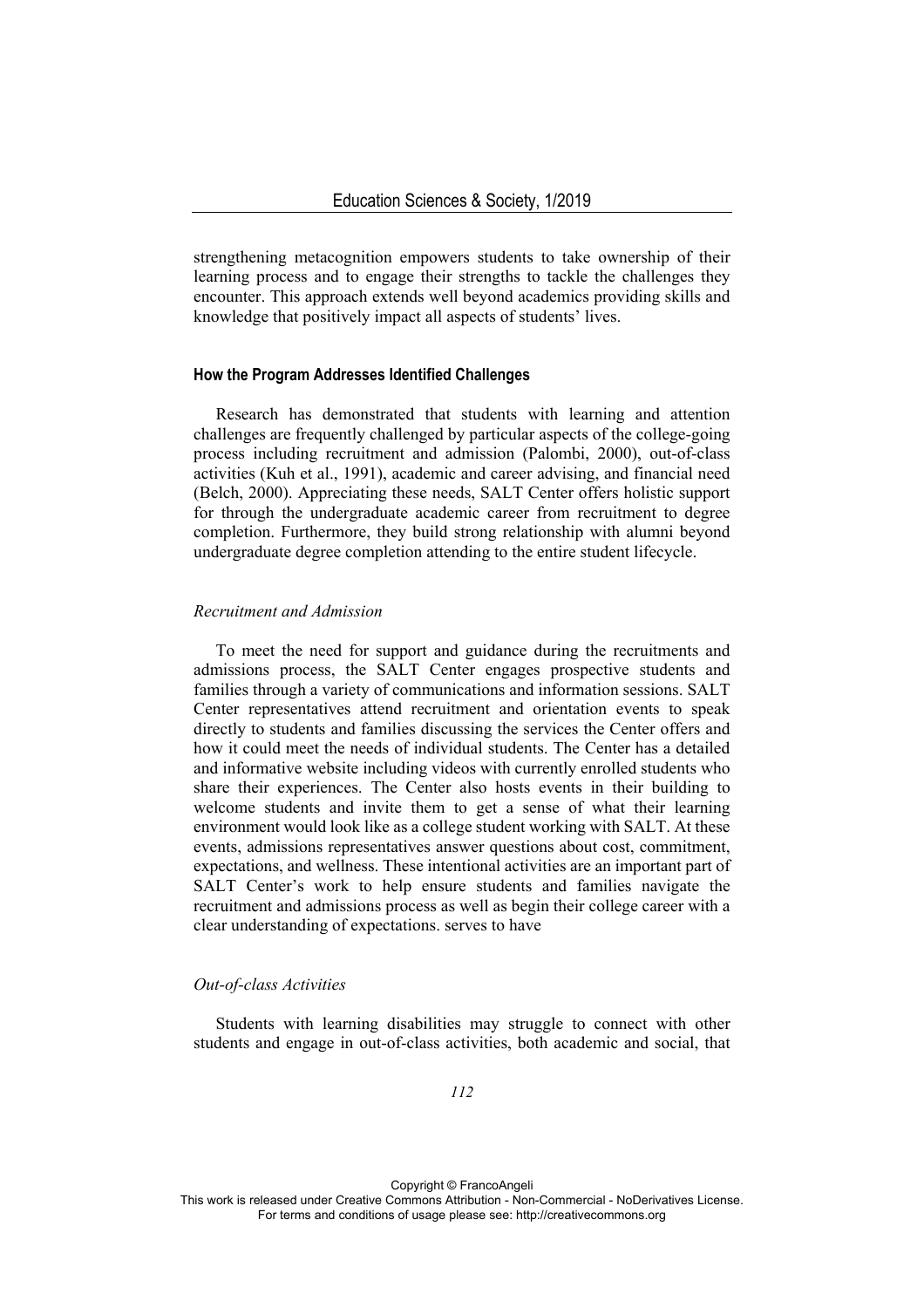are intrinsic to student success. Out-of-class academic activities include studying, assignment completion, communicating with instructors, research, and preparing for quizzes and exams. Staff within the SALT Center help students develop and implement strategies for learning beyond the classroom as well as developing skills and habits to stay organized, focused, and on task when completing work outside of class time. Additionally, SALT Center provides opportunities for social engagement and development outside of class by offering workshops and group activities. From developing life skills and coping mechanisms to participating in campus recreation to build friendships, SALT Center works to help student thrive outside of the classroom. The Center values holistic student development and as such the program intentionally supports social as well as academic development outside of the classroom.

#### *Career and Academic Advising*

For all college students, career and academic advising can be a confusing and daunting activity. This is especially true at a large, research university with decentralized services. It is often unclear where to go for advising, what academic policies students should be familiar with, and how to explore academic interests, majors, minors, and career pathways. To support students with learning disabilities so they may successfully navigate the university and spend time with knowledgeable advisors, staff in the SALT Center help students explore their interests and talents through conversations and reflective activities. Based on individual student needs, they make referrals to helpful resources on campus. The Center also connects current students to students who have graduated and started their careers or next steps in education. These opportunities to engage with students who have traversed advising and early career provides current students with role models who can share their stories of challenge as well as helpful strategies. These conversations and connections normalize challenges students experience and provide guidance for how best to seek and receive advising.

# *Financial Need*

Students with learning disabilities are often challenged by financial constraints preventing them from receiving optimal learning supports in college. For this reason, the SALT Center offers need-based scholarships covering or reducing for the fees associated with participating in the program. Most scholarships are funded by donations from generous supporters and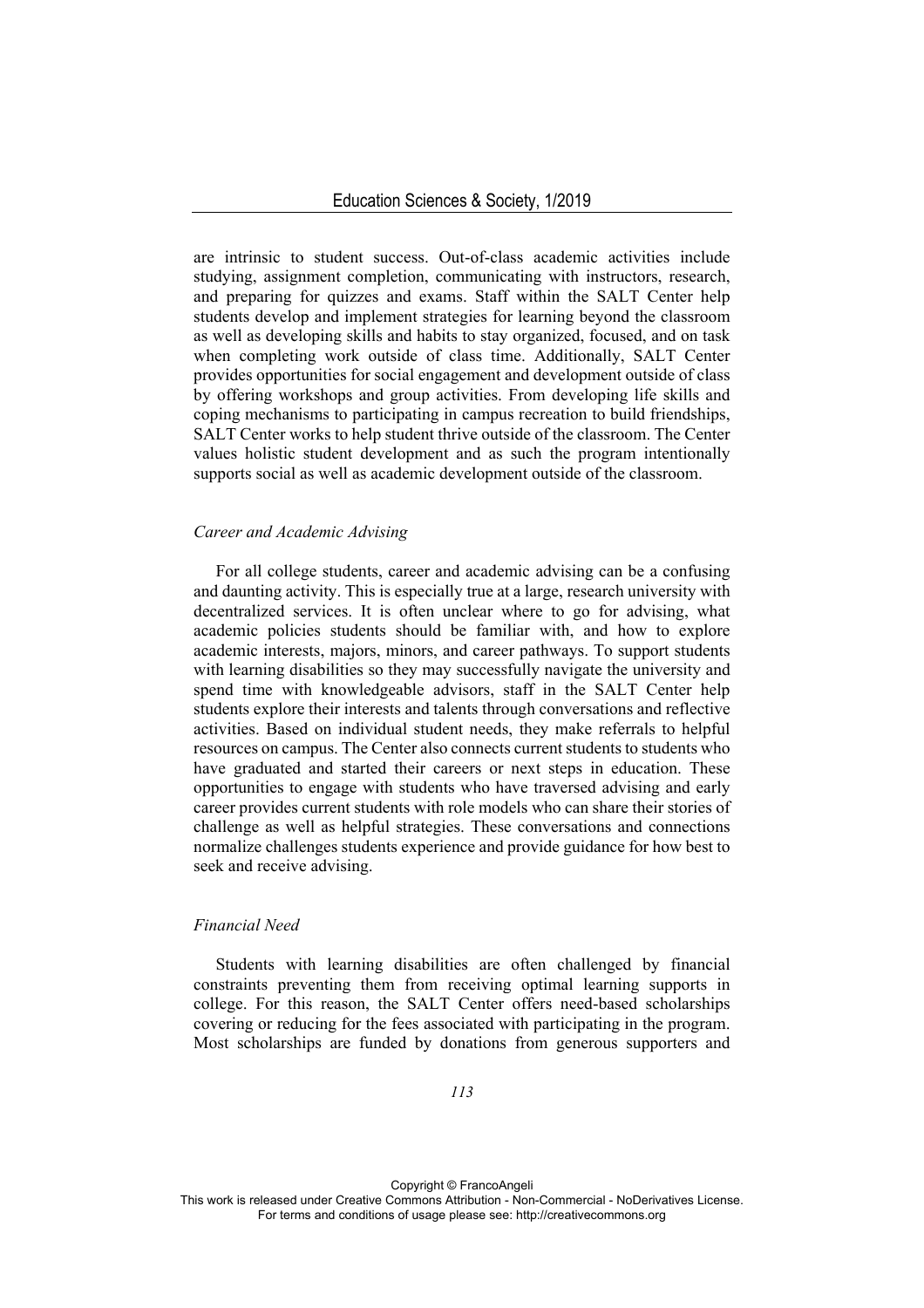alumni to ensure that deserving students have access to the SALT Center regardless of their family's financial status. Incoming freshmen, transfer students, and currently enrolled students are welcome to apply for need-based scholarships.

#### **Program Outcomes**

SALT Center program outcomes are measured in several ways. From an institutional perspective, we track the rates at which our students persist in and graduate from the university (see Table 3). Half of all SALT Center participants, most of whom enter the university directly after high school, attain their degrees within 6 years (SALT Center Fact Book, 2018). While this is lower than the university's overall rate of about 60% (University of Arizona Fact Book, 2018), it is significantly higher than the national average for students with learning disabilities – 34% within eight years of high school graduation (Sanford et al., 2011).

The SALT Center also measures student progress toward program learning outcomes to ensure program fidelity and assess the effectiveness of the program's services. The learning outcomes are defined as follows:

- **Self-awareness:** Students will engage in self-reflection by identifying and defining their specific learning challenges or formal diagnosis (if applicable) and articulating how their strengths and challenges intersect with their current academic and personal circumstances.
- **Executive Functioning:** Students will create plans and then initiate and sustain their effort to complete short-term and long-term tasks.
- **Academic Strategies:** Students will identify diverse, university-level tools and strategies and employ appropriate tools and strategies during learning specialist meetings, tutoring sessions, and personal study sessions.

During the latest analysis conducted in 2016-2017, a random sample of 60 students were observed during their meetings with Strategic Learning Specialists to gauge students' engagement and proficiency in each of the three learning outcomes. Data were collected at weeks 5, 10, and 16 of each semester. Engagement ratings were based on how often the student engaged in discussion or behavior related to the objective. Proficiency ratings were based on the student's level of mastery of the given objective. Ratings were applied using a Likert scale from 0 to 4 with 0 representing very little engagement or proficiency and 4 representing full engagement and task mastery.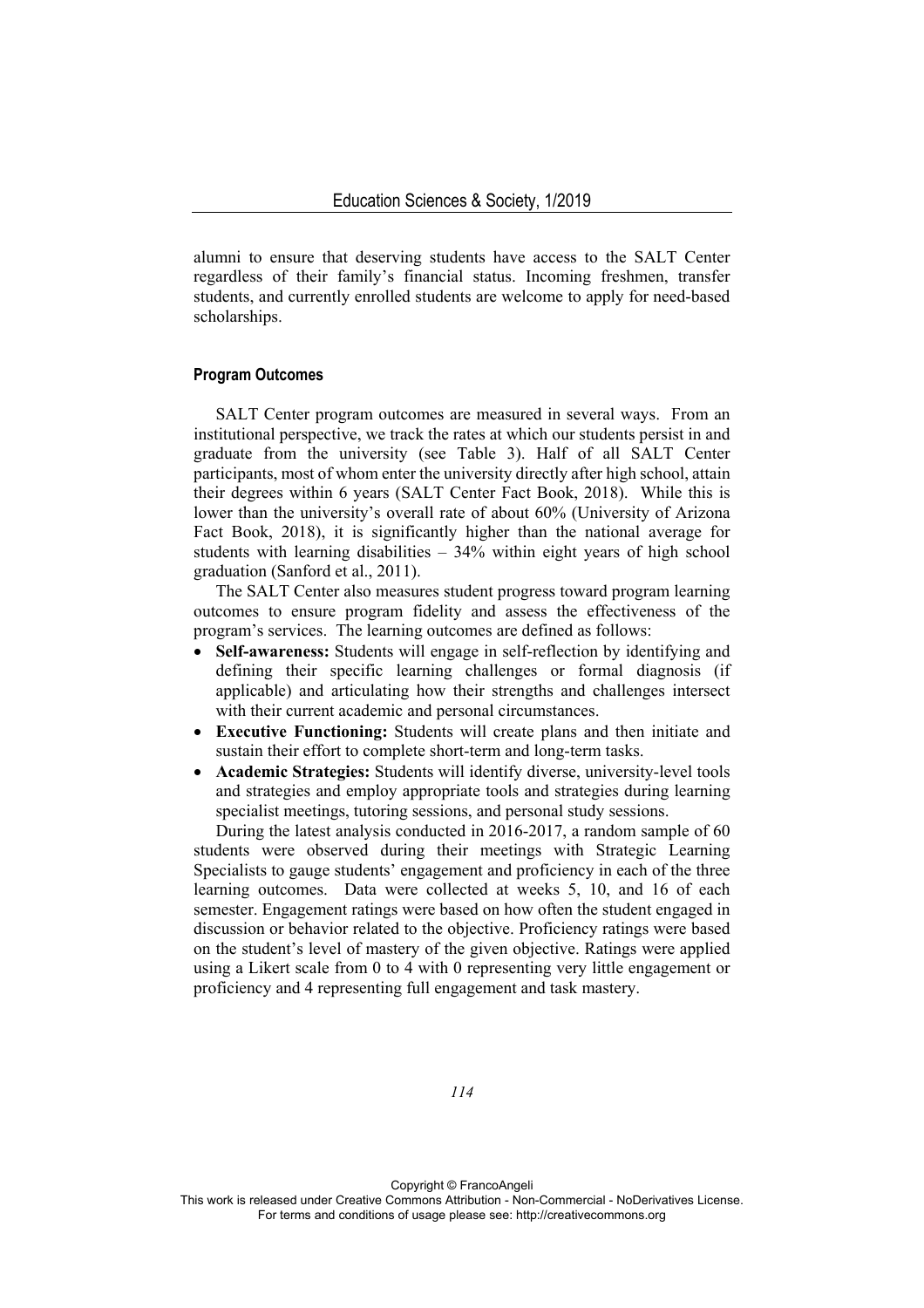| Academic Year                                                                                        | 2016-2017     | 2015-2016     | 2014-2015     | 2013-2014     | 2012-2013     |  |
|------------------------------------------------------------------------------------------------------|---------------|---------------|---------------|---------------|---------------|--|
| 1-Year                                                                                               | 83%           | 77%           | 78%           | 82%           | 77%           |  |
| Persistence                                                                                          | $n = 116$     | $n = 152$     | $n = 142$     | $n = 138$     | $n = 190$     |  |
| Rate                                                                                                 |               |               |               |               |               |  |
| 4-Year                                                                                               | 46%           | 42%           | 36%           | 28%           | 30%           |  |
| Graduation                                                                                           | 2013<br>(Fall | 2012<br>(Fall | 2011<br>(Fall | 2010<br>(Fall | 2009<br>(Fall |  |
| Rate                                                                                                 | Cohort)       | Cohort)       | Cohort)       | Cohort)       | Cohort)       |  |
|                                                                                                      | $n = 138$     | $n = 190$     | $n = 194$     | $n = 199$     | $n = 227$     |  |
| 6-Year                                                                                               | 50%           | 51%           | 49%           | 50%           | 59%           |  |
| Graduation                                                                                           | 2011<br>(Fall | 2010<br>(Fall | 2009<br>(Fall | 2008<br>(Fall | 2007<br>(Fall |  |
| Rate                                                                                                 | Cohort)       | Cohort)       | Cohort)       | Cohort)       | Cohort)       |  |
|                                                                                                      | n=194         | $n = 199$     | $n = 227$     | $n = 172$     | $n = 166$     |  |
| $n =$ total number of new freshmen considered by the university to be first-time, full-time freshmen |               |               |               |               |               |  |

*Table. 3 - Persistence and Graduation Rates of SALT Center Students*

As reported in a University of Arizona Student Affairs and Enrollment Management / Academic Initiatives and Student Success Data Byte (2017), the results show that engagement ratings were consistently higher than proficiency ratings. Students' identification and use of academic strategies were rated the highest in the final week of the fall semester, while their self-awareness and executive functioning were rated the highest in the final week of the spring semester. Engagement and proficiency ratings most closely matched each other during the final week of the spring semester. These findings demonstrate that gains in proficiency result from repeated exposure, practice, and experience over time.

# **Looking Ahead**

The UA's commitment to the success of all students is clear and unequivocal. As stated in its new strategic plan, «UA will support a diverse and high potential student body, providing students with an integrated support ecosystem, the skills and mindsets to lead in the 4th Industrial Revolution Economy, and a degree that launches them to achieve their hopes and dreams» (UA Strategic Plan, 2018, p. 5).

As a pillar of UA's Student Success and Retention Innovation initiative, the SALT Center's future is anchored in its long history of recognizing the unmet needs of students with attention and learning challenges as well as helping students develop the capacity to guide their own success long after college.

In collaboration with other UA units, the SALT Center works to balance the need to respond to ever-changing student needs while not wavering from its mission to focus on the mild to moderate attention and learning challenges of its participants. For example, consistent with national undergraduate trends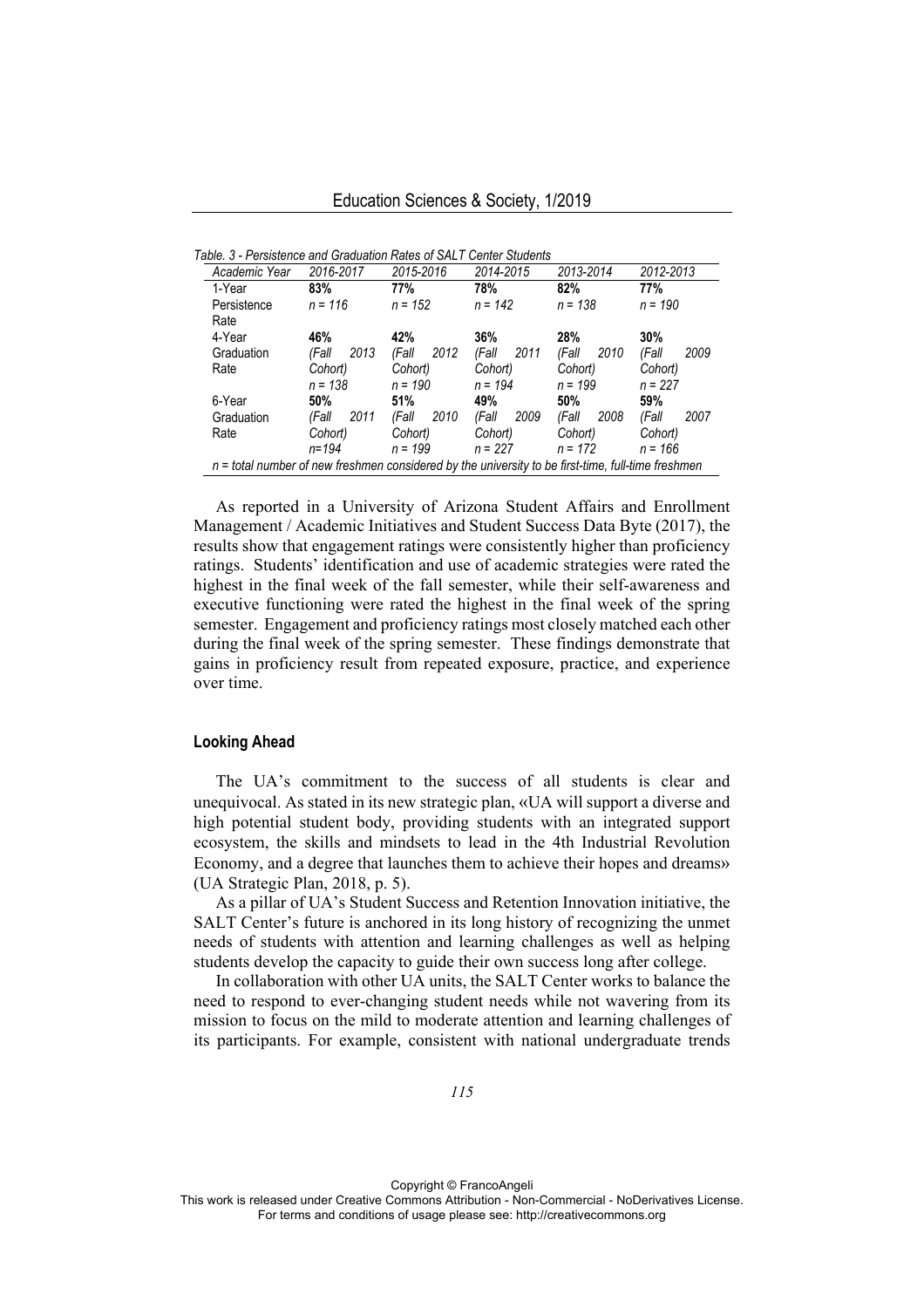(e.g., APA, 2019), SALT Center students exhibit growing needs for counseling and psychological services. Such services are often inextricably tied to the academic and overall success of college students with learning and attention challenges (Davis III, Nida, Zlomke & Nebel-Schwalm, 2008). Increasing psychological services is likely to be a future growth area for the SALT Center.

Another example the SALT Center's collaborative approach is its inclusion in the innovative Student Success District. This significant commitment to student success and retention is designed to ensure all students can access, in one location, the wide range of university supports available. Construction of UA's Student Success District will begin in 2019 and SALT Center resources will be available to students through this innovative and energetic effort.

Perhaps one of the most important endeavors to continue to strengthen the SALT Center's capacity to support students is the ongoing effort to engage internal and external partners in this work. Whether focused on research, program development, or building program resources, internal and external partners – including thousands of alumni around the world who have benefitted from the program – are actively engaged in continuous program growth and improvement. It is because of these partnerships that the UA's SALT Center has become and will continue to be a model for undergraduates with attention and learning challenges.

# **Conclusion**

The United States and Italy have strong legislation to recognize and protect the civil rights of individuals with disabilities. The SALT Center at UA in Tucson, Arizona, United States, serves as a model of an effective educational environment for students with learning disabilities. As Italy grows its tertiary programs and supports for students with learning disabilities, the SALT Center may serve as a helpful model program. The program provides fosters the characteristics of effective educational environments: a sense of security and inclusion, mechanisms for involvement, and a sense of community/belonging (Strange & Banning, 2000). For nearly forty years, SALT Center has been a home away from home for many students at the University. It's warm and welcoming environment, paired with holistic support for learning and growth, have made the SALT Center a recognized model for inclusion and student success in college. Students enrolled in the SALT Center, most of whom are also eligible to receive federally mandated supports, receive a wide range of individualized supports that significantly increase the odds of their academic and lifelong success.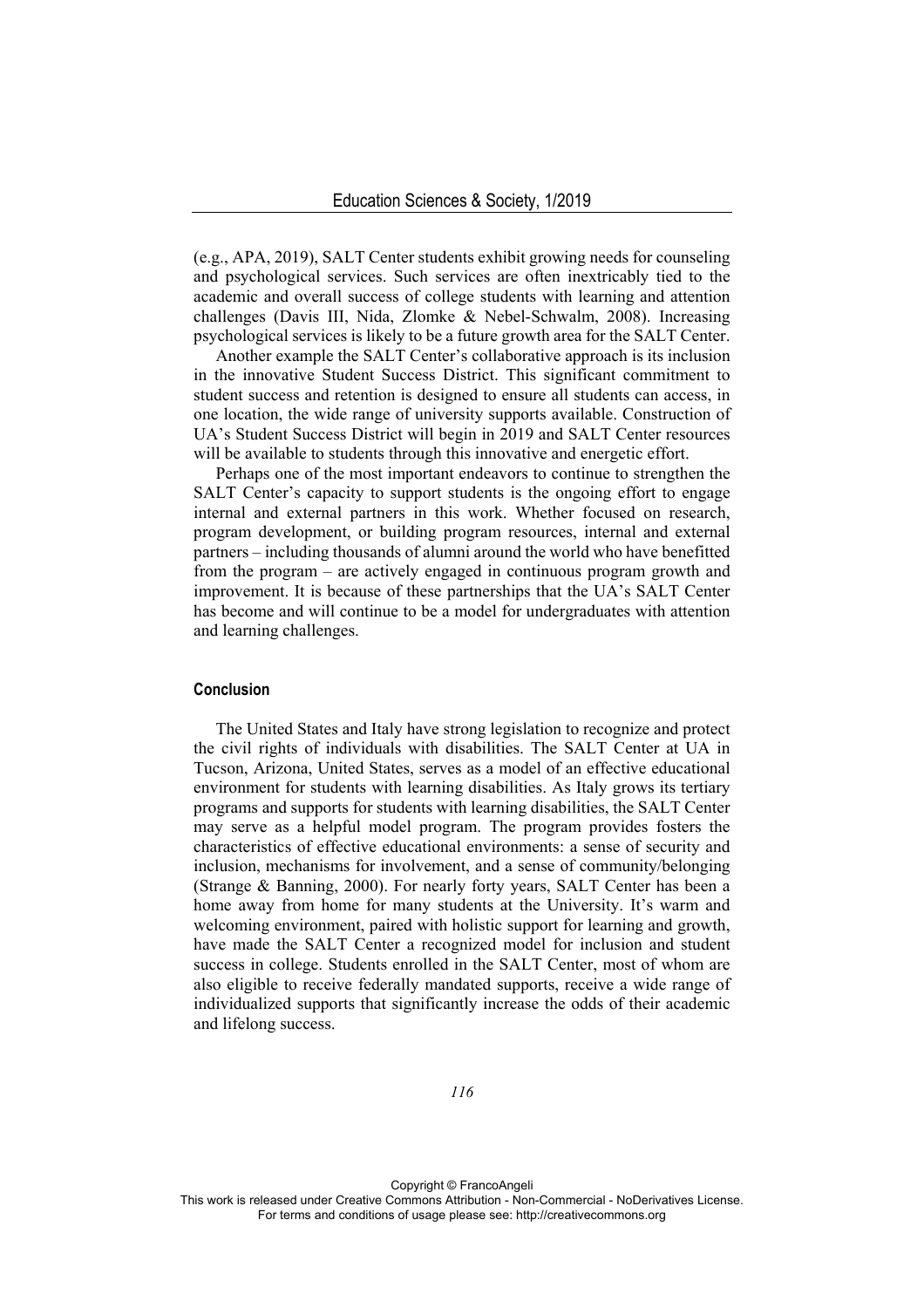#### **Acknowledgments**

This article includes program details from the SALT Center website: https://www.salt.arizona.edu/ Visit the website for additional information and supplemental materials including video testimonials, descriptions of student experience, and current information on fees and scholarships.

The SALT Center is located at the University of Arizona. Address: Patricia A. Bartlett Building, 1010 North Highland Avenue Tucson, Arizona 85721- 0136, United States. Phone: 520.621.1242

## **References**

- Ales E. (2005). Disability in Italy: The legal concept. *Comparative Labor Law & Policy Journal*, 24: 609-630.
- American Psychological Association (n.d.). Campus Mental Health. Retrieved from https://www.apa.org/advocacy/higher-education/mental-health/index.aspx.
- Americans With Disabilities Act (ADA), 42 U.S.C. P.L. No. 101-336, (1990).
- Belch H.A. (Ed.) (2000). *Serving students with disabilities: New directions for student services*. New York, NY: Jossey-Bass.
- Bollman K.A., Silberglitt B., & Gibbons K.A. (2007). The St. Croix River education district model: Incorporating systems-level organization and a multi-tiered problem solving process for intervention delivery. In S.R. Jimerson, M.K. Burns, & A.M. VanDerHeyden (Eds.). *Handbook of response to intervention: The science and practice of assessment and intervention* (pp. 319-330). New York, NY: Springer.
- Boyle C.A., Boulet S., Schieve L.A., Cohen R.A., Blumberg S.J., Yeargin-Allsopp M., & Kogan M.D. (2011). Trends in the prevalence of developmental disabilities in U.S. children, 1997-2008. *Pediatrics,* 127(6):1034-42.
- Brown A.L. (1978). Knowing when, where, and how to remember: A problem of metacognition. In R. Glaser (Ed.), *Advances in instructional psychology* (Vol. 1). (pp. 77-165). Hillsdale, NJ: Erlbaum.
- Canevaro A., Anna L. (2010). The historical evolution of school integration in Italy: Some witnesses and considerations. *Alter,* 4(3): 203-216.
- Davis L. (2015). Where's the outrage when colleges discriminate against students with disabilities?. *The Chronicle of Higher Education,* 61*.* Retrieved from http://chronicle.com/article/Where-s-the-Outrage-When/231799.
- Davis III T.E., Nida R.E., Zlomke K.R., & Nebel-Schwalm M.S. (2009). Health-related quality of life in college undergraduates with learning disabilities: The mediational roles of anxiety and sadness*. Journal of Psychopathology and Behavioral Assessment,* 31: 228-234.
- Duncan A., Ali R. (2011). Students with disabilities preparing for post-secondary education: Know your rights and responsibilities. *US Department of Education, Office of Civil Rights.* (www.ed.gov/answers).

Copyright © FrancoAngeli

This work is released under Creative Commons Attribution - Non-Commercial - NoDerivatives License. For terms and conditions of usage please see: http://creativecommons.org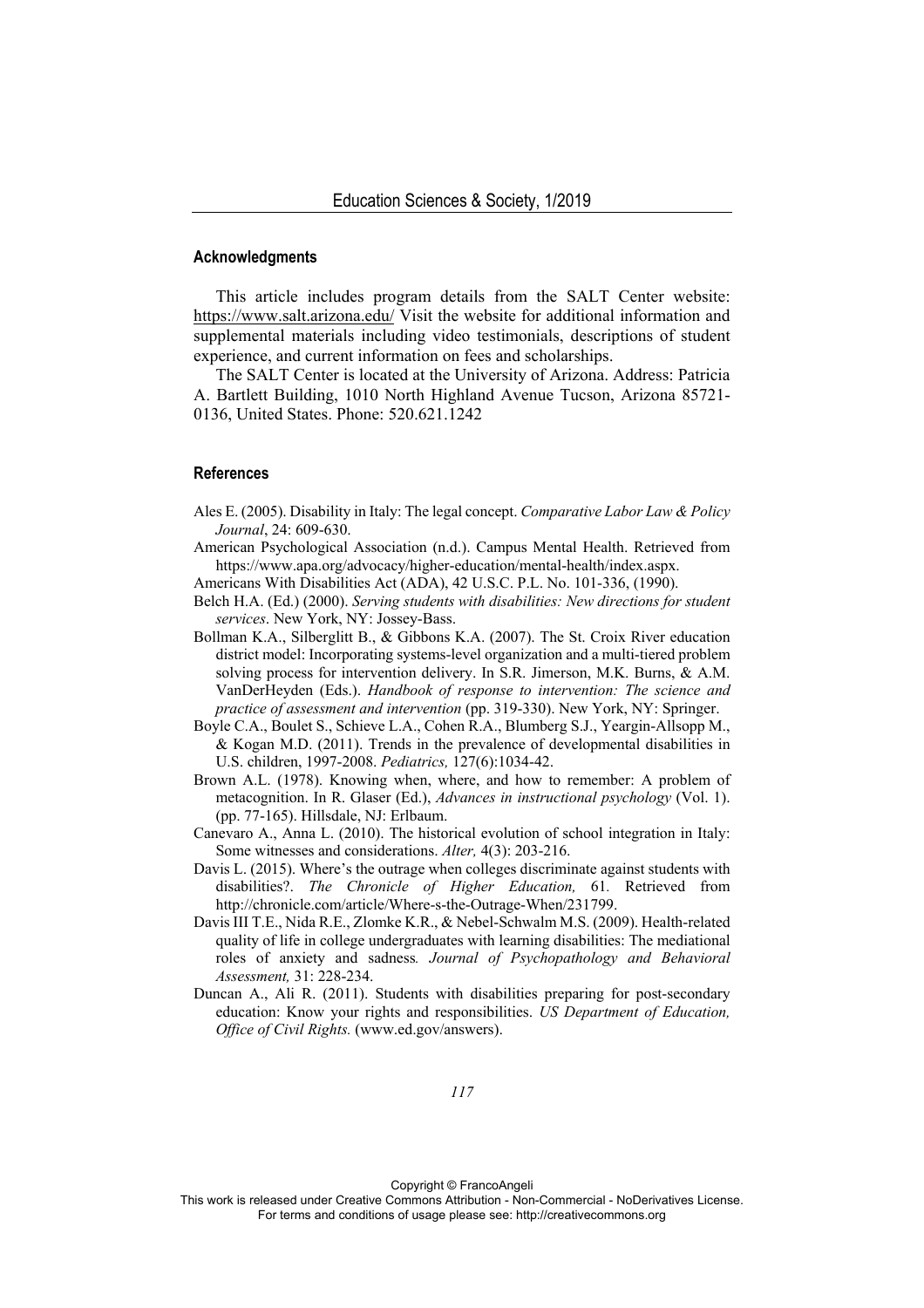- Family Educational Rights and Privacy Act. (IDEA). (FERPA) (20 U.S.C. 34, CFR Part 99) (1974).
- Flavell J.H. (1979). Metacognition and cognitive monitoring. *American Psychologist,*  34: 906-911.
- Forgas D. & Tardi R. (2014). Introduction: Disability rights and wrongs in Italy. *Modern Italy*, 19(2): 113-119.
- Individuals With Disabilities Education Act. 20 U.S.C. (2004).
- Ifenthaler D. (2012). Determining the effectiveness of prompts for self-regulated learning in problem-solving scenarios. *Educational Technology & Society*, 15(1): 38-52.
- Kuh G.D., Schuh J.H., Whitt E.J., Andreas R., Lyons J.W., Strange C.C., … MacKay K.A. (1991). *Involving colleges: Successful approaches to fostering student learning and personal development outside the classroom*. San Francisco: Jossey-Bass.
- O'Connor R.E., Bocian K.M., Beach K.D., & Sanchez V. (2013). Special education in a 4 year response to intervention (RtI) environment: Characteristics of students with learning disabilities and grade of identification. *Learning Disabilities Research & Practice,* 28: 98-112.
- Palombi B.J. (2000). Recruitment and admission of students with disabilities. In A. Belch (Ed.). *Serving students with disabilities: New direction for student services* (pp. 31-39)*.* San Francisco, CA: Jossey- Bass.
- Pullen P.C. (2017). Prevalence of LD from parental and professional perspectives: A comparison of the data from the national survey of children's health and the office of special education programs' reports to congress. *Journal of Learning Disabilities,* 50(6): 701-711.
- Rehabilitation Act of 1973, Section 504, 29 U.S.C. (1973).
- SALT Center Fact Book. (2018) Retrieved from https://www.salt.arizona.edu/about/fact-book.
- Sandri P. (2014). Integration and inclusion in Italy. Towards a special pedagogy for inclusion. *ALTER, European Journal of Disability Research*, 8: 92-104.
- Sanford C., Newman L., Wagner M., Cameto R., Knokey A. M., & Shaver D. (2011). *The post-high school outcomes of young adults with disabilities up to 6 years after high school: Key findings from the National Longitudinal Transition Study-2 (NLTS2)*. Menlo Park, CA: SRI International
- Schiffrin H.H., Liss M., Miles-McLean H., Geary K.A., Erchull M.J., & Tashner T. (2014). Helping or hovering? The effects of helicopter parenting on college students' well-being. *Journal of Child and Family Studies*, 23: 548-557.
- Strange C.C., & Banning J.H. (2001). *Educating by design: Creating campus environments that work.* San Francisco, CA: Jossey-Bass.
- Thomas S.B. (2000). College students and disability law. *The Journal of Special Education,* 33(4): 248-257.
- Tinto V. (2012). *Completing college: Rethinking institutional action*. Chicago, IL: University of Chicago Press.

Copyright © FrancoAngeli